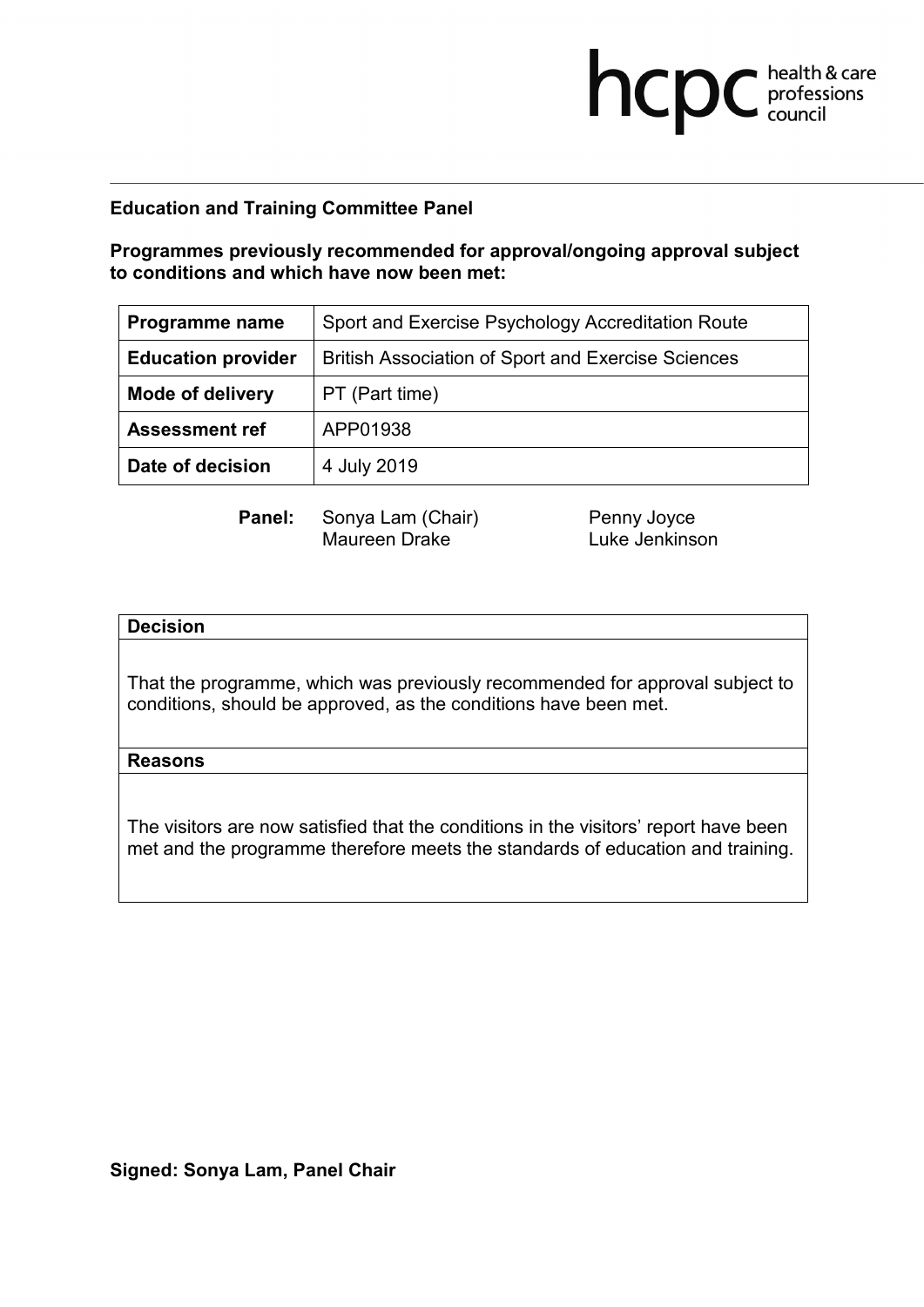**Programmes previously recommended for approval/ongoing approval subject to conditions and which have now been met:**

| Programme name            | BSc (Hons) Diagnostic Radiography |
|---------------------------|-----------------------------------|
| <b>Education provider</b> | De Montfort University            |
| <b>Mode of delivery</b>   | FT (Full time)                    |
| <b>Assessment ref</b>     | APP01987                          |
| Date of decision          | 4 July 2019                       |

Maureen Drake

**Panel:** Sonya Lam (Chair) Penny Joyce<br>Maureen Drake **Prace Luke Jenkinson** 

**health & care** 

### **Decision**

That the programme, which was previously recommended for approval subject to conditions, should be approved, as the conditions have been met.

### **Reasons**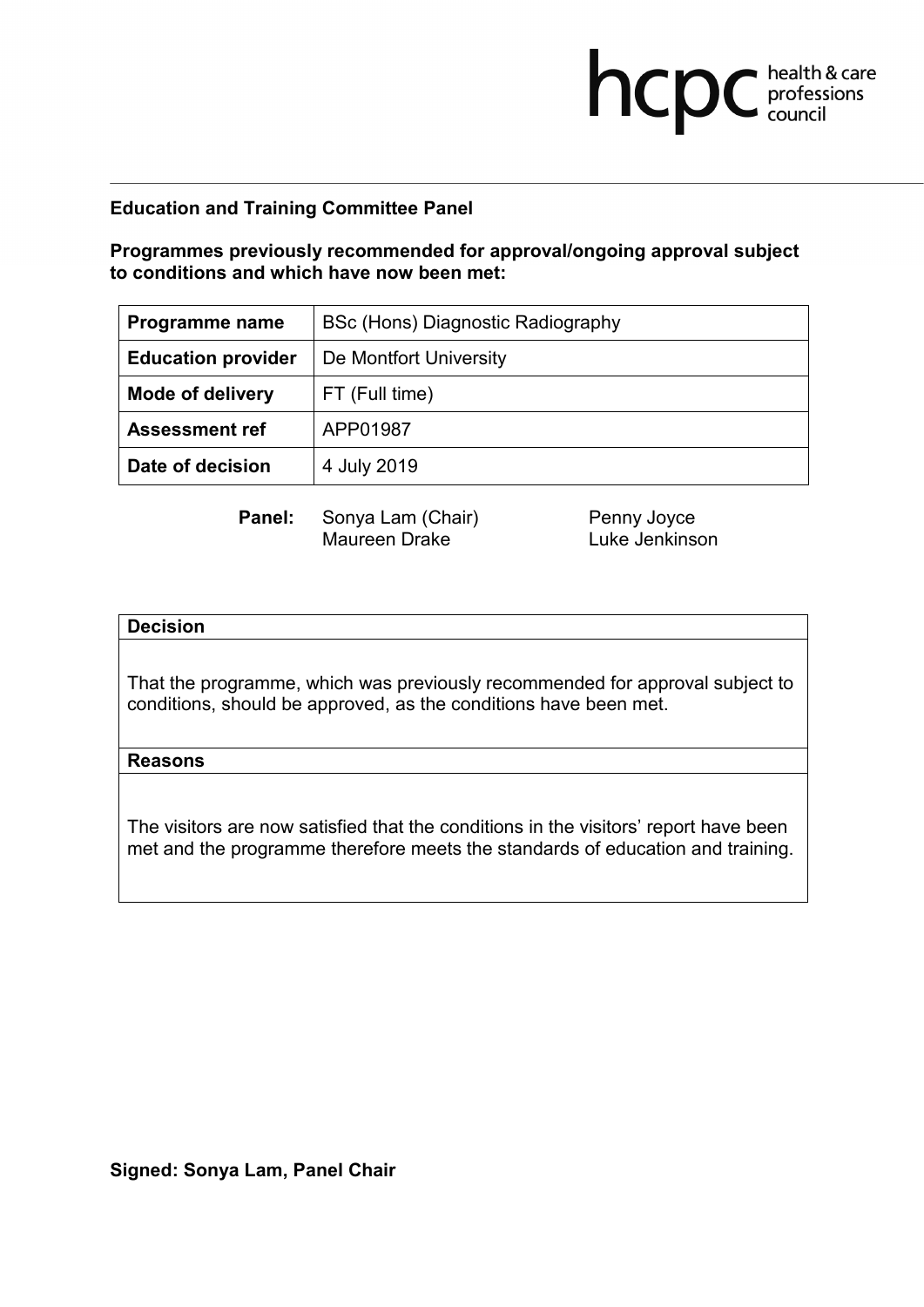**Programmes previously recommended for approval/ongoing approval subject to conditions and which have now been met:**

| Programme name            | BA (Hons) Social Work (Apprenticeship) |
|---------------------------|----------------------------------------|
| <b>Education provider</b> | <b>Middlesex University</b>            |
| <b>Mode of delivery</b>   | WBL (Work based learning)              |
| <b>Assessment ref</b>     | APP01973                               |
| Date of decision          | 4 July 2019                            |

**Panel:** Sonya Lam (Chair) Penny Joyce<br>Maureen Drake **Prace Luke Jenkinson** Maureen Drake

**health & care** 

### **Decision**

That the programme, which was previously recommended for approval subject to conditions, should be approved, as the conditions have been met.

### **Reasons**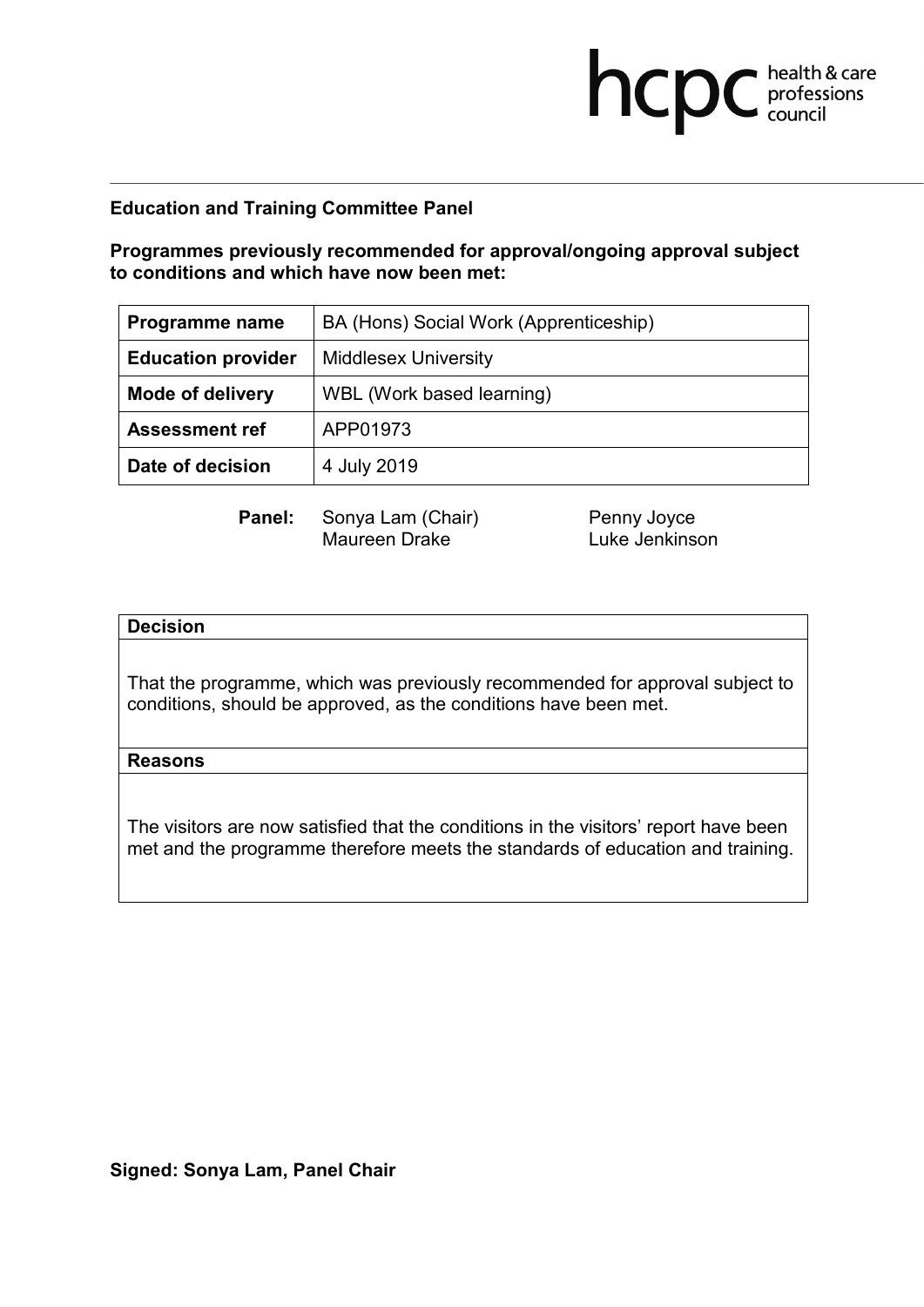**Programmes previously recommended for approval/ongoing approval subject to conditions and which have now been met:**

| Programme name            | BSc (Hons) Occupational Therapy Degree Apprenticeship |
|---------------------------|-------------------------------------------------------|
| <b>Education provider</b> | University of East Anglia                             |
| <b>Mode of delivery</b>   | FLX (Flexible)                                        |
| <b>Assessment ref</b>     | APP02052                                              |
| Date of decision          | 4 July 2019                                           |

**Panel:** Sonya Lam (Chair) Penny Joyce<br>Maureen Drake **Prace Luke Jenkinson** Maureen Drake

**health & care** 

### **Decision**

That the programme, which was previously recommended for approval subject to conditions, should be approved, as the conditions have been met.

### **Reasons**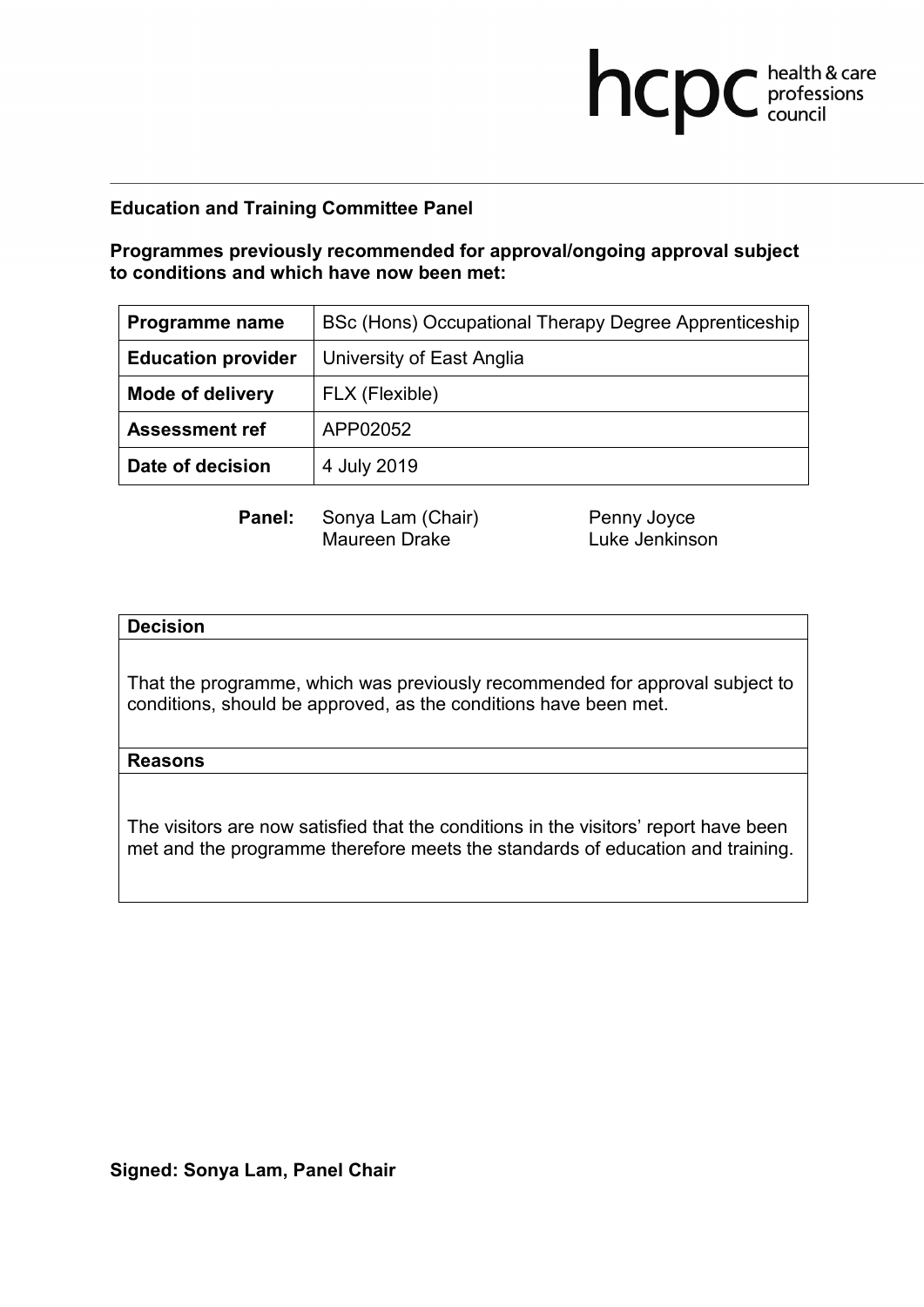## **Programmes previously recommended for approval/ongoing approval subject to conditions and which have now been met:**

| Programme name            | <b>BA (Honours) Social Work</b>                                                          |
|---------------------------|------------------------------------------------------------------------------------------|
| <b>Education provider</b> | Wiltshire College & University Centre (validated by Oxford<br><b>Brookes University)</b> |
| <b>Mode of delivery</b>   | FT (Full time)                                                                           |
| <b>Assessment ref</b>     | APP02048                                                                                 |
| Date of decision          | 4 July 2019                                                                              |

**Panel:** Sonya Lam (Chair) Penny Joyce<br>Maureen Drake Luke Jenkins

Luke Jenkinson

**health & care** 

### **Decision**

That the programme, which was previously recommended for approval subject to conditions, should be approved, as the conditions have been met.

#### **Reasons**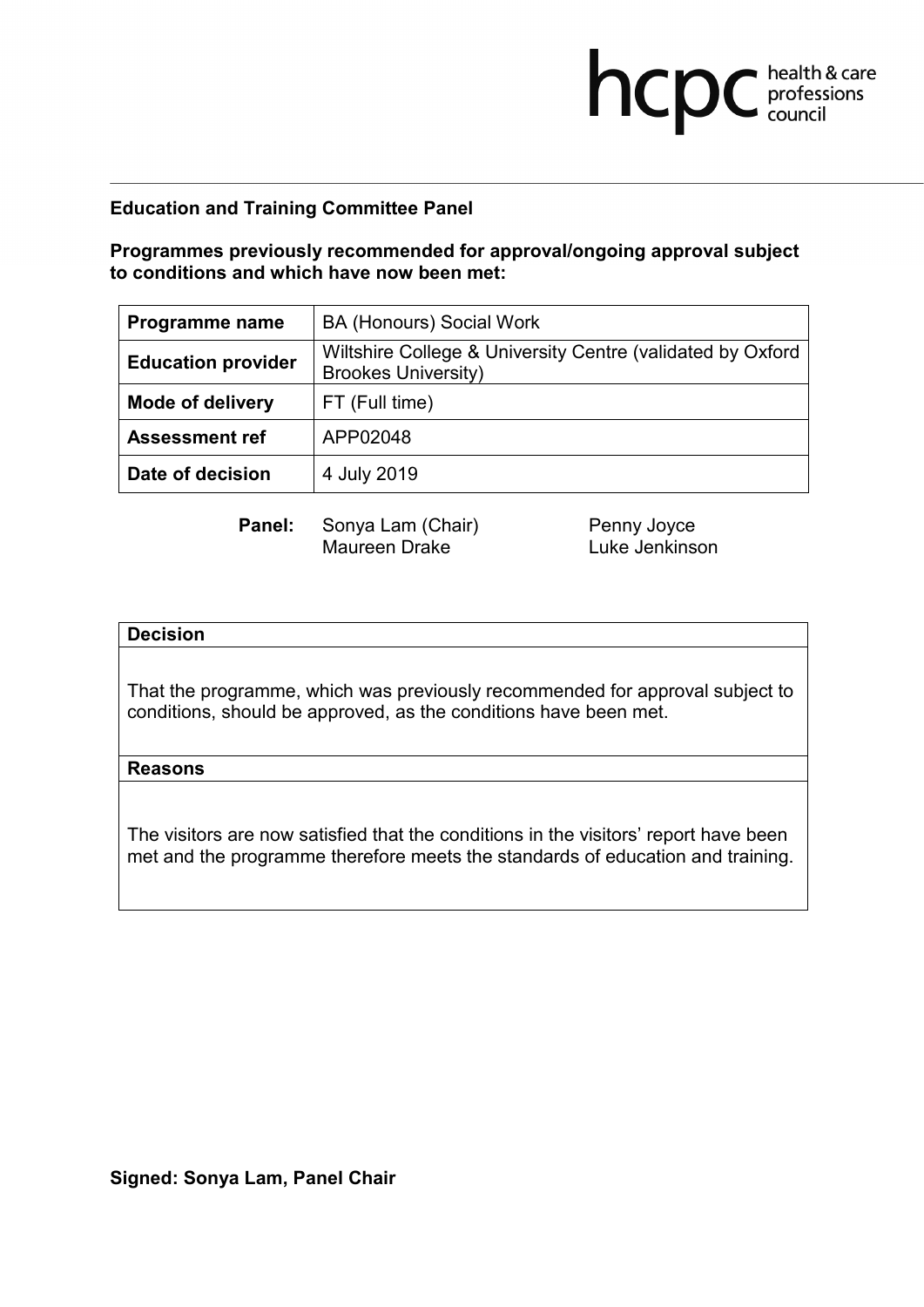**Programmes previously recommended for approval/ongoing approval subject to conditions and which have now been met:**

| Programme name            | BSc (Hons) Physiotherapy           |
|---------------------------|------------------------------------|
| <b>Education provider</b> | <b>Sheffield Hallam University</b> |
| <b>Mode of delivery</b>   | FT (Full time)                     |
| <b>Assessment ref</b>     | APP02002                           |
| Date of decision          | 4 July 2019                        |

**Panel:** Sonya Lam (Chair) Penny Joyce Maureen Drake

**health & care** 

### **Decision**

That the programme, which was previously recommended for approval subject to conditions, should be approved, as the conditions have been met.

#### **Reasons**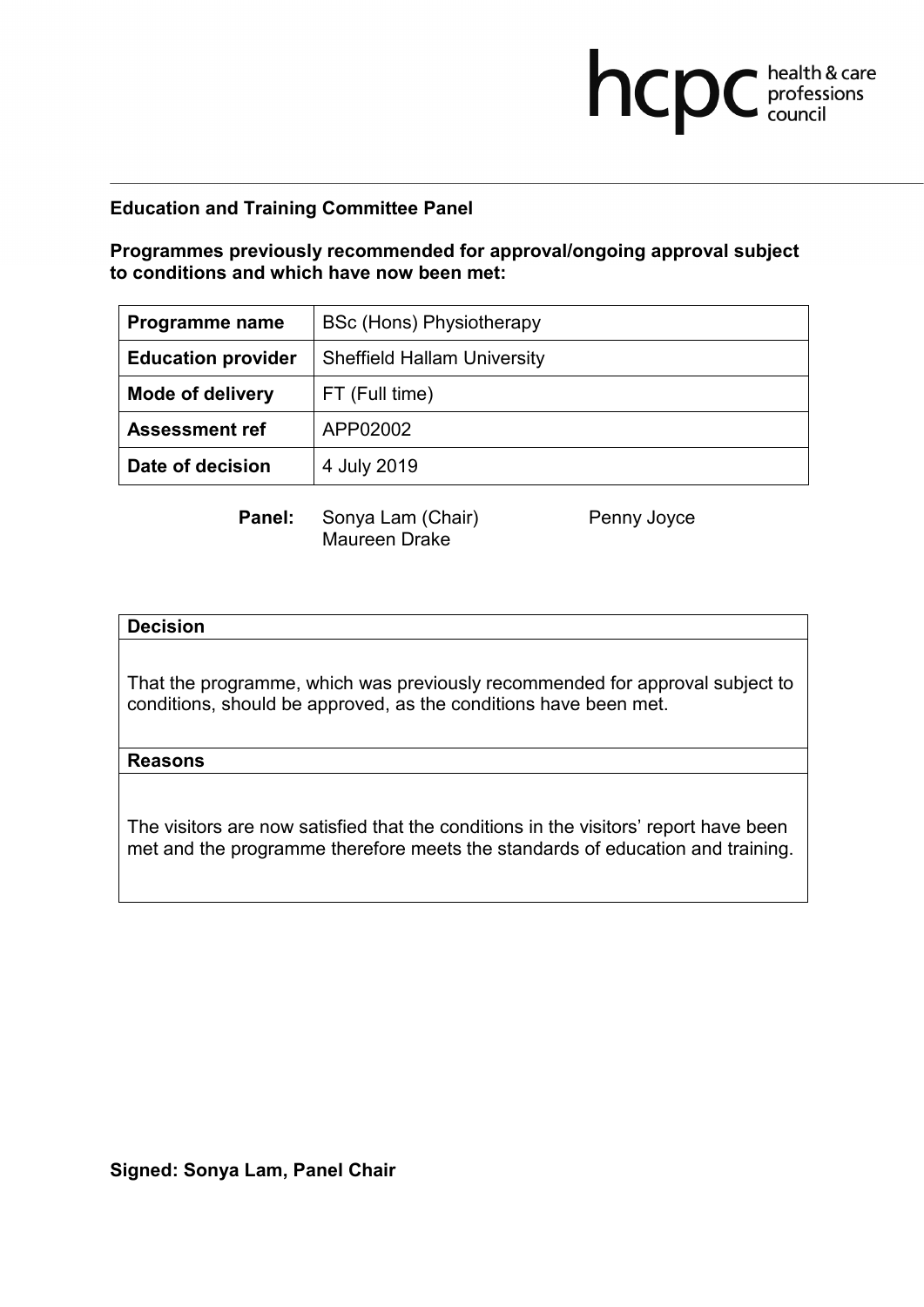**Programmes previously recommended for approval/ongoing approval subject to conditions and which have now been met:**

| Programme name            | BSc (Hons) Occupational Therapy    |
|---------------------------|------------------------------------|
| <b>Education provider</b> | <b>Sheffield Hallam University</b> |
| <b>Mode of delivery</b>   | FT (Full time)                     |
| <b>Assessment ref</b>     | APP02003                           |
| Date of decision          | 4 July 2019                        |

**Panel:** Sonya Lam (Chair) Penny Joyce Maureen Drake

**health & care** 

### **Decision**

That the programme, which was previously recommended for approval subject to conditions, should be approved, as the conditions have been met.

#### **Reasons**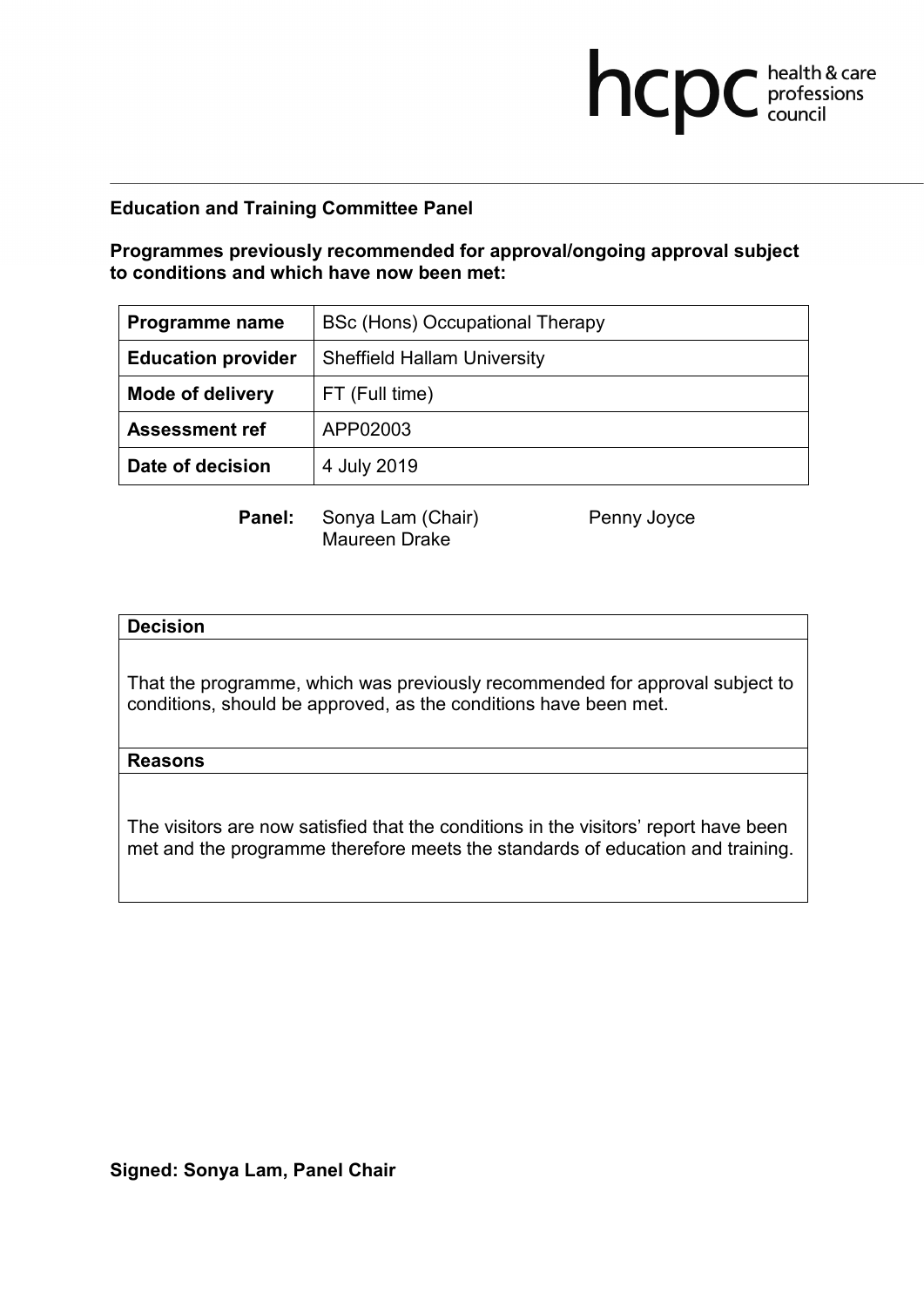**Programmes previously recommended for approval/ongoing approval subject to conditions and which have now been met:**

| Programme name            | BSc (Hons) Radiotherapy and Oncology |
|---------------------------|--------------------------------------|
| <b>Education provider</b> | <b>Sheffield Hallam University</b>   |
| <b>Mode of delivery</b>   | FT (Full time)                       |
| <b>Assessment ref</b>     | APP02005                             |
| Date of decision          | 4 July 2019                          |

**Panel:** Sonya Lam (Chair) Penny Joyce Maureen Drake

**health & care** 

### **Decision**

That the programme, which was previously recommended for approval subject to conditions, should be approved, as the conditions have been met.

#### **Reasons**

The visitors are now satisfied that the conditions in the visitors' report have been met and the programme therefore meets the standards of education and training.

### **Signed: Sonya Lam, Panel Chair**